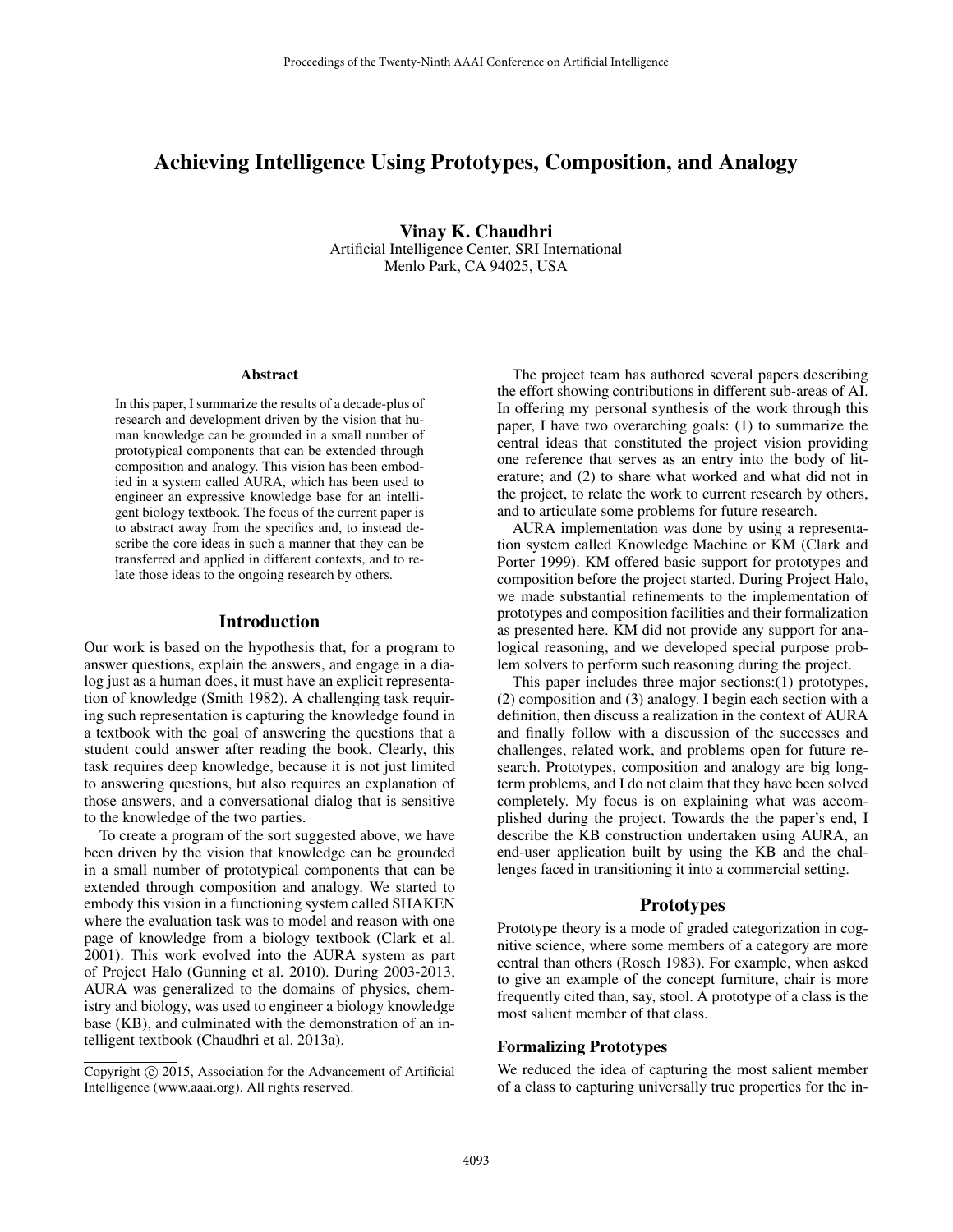stances of that class. We illustrate this approach by giving an example. Suppose we wish to represent the statement: "*Every cell has part a chromosome and a ribosome*." Given a class Living-Entity, we can represent this knowledge in first order logic as follows:

$$
\forall x[Cell(x) \Rightarrow \exists r, c[Living-Entity(x) \land Ribosome(r) \land \nChromosome(c) \land has-part(x, c) \land \nhas-part(x, r)]
$$
\n(1)

Next, consider the first order logic representation of the statement: "*Every eukaryotic cell is a cell and has part a nucleus and a eukaryotic chromosome such that the eukaryotic chromosome is inside the nucleus*."

$$
\forall x [Eukaryotic-Cell(x) \Rightarrow\exists n, c [Cell(x) \land Nucleus(n) \land\nEukaryotic-Chromosome(c) \land has-part(x, c) \land\nhas-part(x, n) \land is-instale(c, n)]]
$$
\n(2)

In rule 1 (rule 2), we capture prototypical instance of a cell (eukaryotic cell). Exceptions may exist (for example, situations where chromosomes have been removed from a cell) in which these rules are not true. The focus in the project was capturing what could be considered universally true for the salient instances of a class (i.e., universally true or prototypical properties of that class using rules such as 1 and 2.)

Both of the above rules have a form in which the antecedent is universally quantified and the consequent is existentially quantified. Such rules have been referred to as existential rules in the literature (Baget et al. 2011). Each prototype in AURA is captured by using such existential rules. A more detailed formalization of the representation in AURA is available elsewhere (Chaudhri et al. 2013b).

#### Successes and Challenges

A major success in using prototypes as formalized in the previous section was that they also provided a basis for an intuitive user interface for knowledge acquisition from domain experts (Chaudhri et al. 2007). This graphical interface had extensions that dealt with more expressive forms of knowledge such as constraints, sufficient properties, mathematical equations and tables (Chaudhri et al. 2004).

A major challenge in using prototypes in AURA was that their formal properties were not well understood. The prototypes were organized in a class hierarchy, they could inherit values across a class hierarchy, participate in multiple inheritance, and participate in circular references to each other. To understand the relationship of prototypes to the current state of KR research, let us compare them with description logics. For example, rule 2 can be captured by using DL syntax (Baader, Horrocks, and Sattler 2008) as follows:

$$
Eukaryotic-Cell \equiv Cell \sqcap
$$
  
\n
$$
(\exists has-part.Nucleus) \sqcap
$$
  
\n
$$
(\exists has-part.(Eukaryotic-Chromosome \sqcap
$$
  
\n
$$
(\exists is-instide.Nucleus)))
$$
\n(3)

The above description fails to represent that the eukaryotic chromosome is inside the same nucleus that is a part of the eukaryotic cell. This problem cannot be solved by introducing qualified number constraints on the has-part relation for Chromosome, Eukaryotic-Chromsome and Nucleus, because they are too strict. Expressing such knowledge requires violating the desirable tree model property (in general, the tree model property is a good indicator of decidability (Vardi 1996)). Reasoning with prototypes is an undecidable problem. In AURA, we dealt with this issue by setting a bound on the depth of inference performed, thus, trading completeness for efficiency. The solution is only partially effective as numerous questions took as much as 30 minutes to answer, and many questions failed to answer even when the requisite knowledge was present in the KB.

#### Future Research

The prototypes in AURA do not support the notion of graded membership as originally introduced (Rosch 1983). This limits AURA from capturing exceptions to the prototypical case that are so frequent in biology. Leveraging the notion of graded membership is a possible strategy to combine a prototype-based representation with the corpus-based statistical methods that can suggest how frequently a particular instance of a concept occurs. Many forms of knowledge in textbooks do not naturally fit into the structure of an existential rule (for example, computational procedures, algorithms, mathematical equations, etc.).

Several efforts are underway to address efficient reasoning with the existential rules needed for representing prototypes (Magka, Krötzsch, and Horrocks 2013; Eiter and Šimkus 2010; Calì, Gottlob, and Lukasiewicz 2009; Alviano, Faber, and Leone 2010). All of these efforts achieve decidable reasoning by imposing restrictions on the syntactic structure of the KB. For example, one such notion is called R-acylicity (Magka, Krötzsch, and Horrocks 2013). We say that a rule  $r_2$  positively relies on another rule  $r_1$  if a situation exists (represented by a set of facts) where  $r_1$  is applicable,  $r_2$  is not applicable, and applying  $r_1$  allows  $r_2$  to derive something new. Consider the following two rules:

$$
A(x) \Rightarrow \exists y[B(y), r(x, y)]
$$
  
\n
$$
B(x) \Rightarrow C(x)
$$
\n(4)

Consider a set of facts  ${A(a)}$  such that rule 4 is applicable to those facts (i.e.,  $A(a)$  holds) and rule 5 is not applicable to those facts as no  $B$  atom is present. Applying 4 gives us some *b* such that  $r(a,b), B(b)$  holds, which allows 5 to derive something new namely  $C(b)$ . Rule 5 relies on 4 to derive a conclusion. A KB is R-acyclic if no cycles of positive reliances exist that involve rules with existential quantifiers in the head. Many examples of textbook knowledge violate R-acyclicity as seen in the example below.

Peripheral-Protein(x) 
$$
\Rightarrow
$$
  
\n $\exists b$ [Membrane-Surface(b), is-attached-to(x,b)] (6)

$$
MemberSurface(x) \Rightarrow
$$
  
\n
$$
\exists m[Member(m), has-region(m, x)] \qquad (7)
$$

*Member*
$$
(x)
$$
  $\Rightarrow$   
\n $\exists p[Peripheral-Protein(p), has-part(x, p)]$  (8)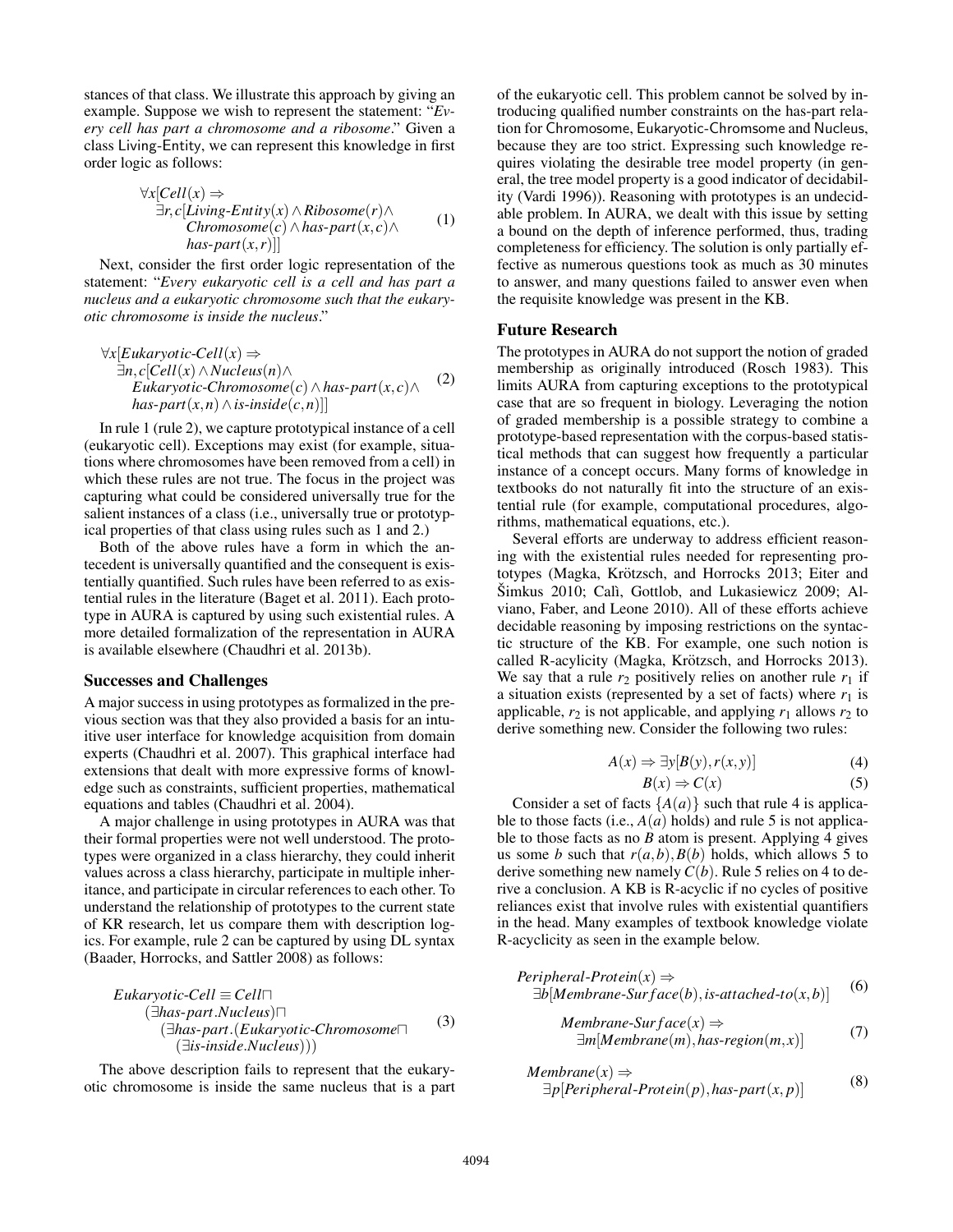Here rule 6 positively relies on rule 8, rule 8 relies on rule 7, and rule 7 relies on rule 6, and thus, violates Racyclicity. We need further research on efficient reasoning with such KBs. There is also a need to define update semantics when the KB contains prototypes that refer to each other in circular ways.

## Composition

The principle of compositionality says that the meaning of a complex expression is determined by the meanings of its constituent expressions and the rules used to combine them. The simplest form of composition is through properties (for example, "tall person", "red car", etc.). Next, one can construct complex expressions by associating values to relations (for example, "animal respiration" is a respiration that is performed by an animal). Finally, one can compose new expressions through inheritance. For example, "eukaryotic aerobic respiration" is a respiration that specializes both "aerobic respiration" and "eukaryotic respiration".

#### Formalizing Composition

AURA supports a novel solution for composition for inheritance reasoning in an under-specified KB (Chaudhri and Tran 2012). A KB is under-specified, if it omits some cardinality constraints and equality statements. In the example considered earlier, Eukaryotic-Cell inherits a Chromosome from its super class Cell which is then specialized to Eukaryotic-Chromosome. Rules 1 and 2 do not explicitly state the relationship between the inherited Chromosome and the Eukaryotic-Chromosome. We can address that by rewriting them as follows:

$$
\forall x [Cell(x) \Rightarrow [Living-Entity(x) \land Ribosome(f_1(x)) \land Chromosome(f_2(x)) \land has-part(x, f_1(x)) \land has-part(x, f_2(x))]
$$
\n(9)

$$
\forall x [Eukaryotic-Cell(x) \Leftrightarrow \text{Cell}(x) \land \text{Nucleus}(f_3(x)) \land \text{Eukaryotic-Chromosome}(f_4(x)) \land \text{has-part}(x, f_3(x)) \land \text{has-part}(x, f_4(x)) \land \text{is-inside}(f_3(x), f_4(x))]
$$
\n(10)

$$
\forall x [Eukaryotic-Cell(x) \Rightarrowf_2(x) = f_4(x) \land f_1(x) = f_3(x)]
$$
 (11)

Rules 9-11 enable capturing the inheritance relationships across a class hierarchy. These rules would be underspecified if rule 11 were to be omitted from the KB. Two motivations exist in AURA for allowing such underspecification: (1) knowledge authoring is much easier if the encoder does not need to specify the equality statements; and (2) un-anticipated multiple inheritance may exist, and specifying all such equality statements ahead of time is infeasible. For example, a class such as eukaryotic aerobic respiration may not pre-exist in the KB, and may need to be computed only at run time. If the knowledge was to be acquired from natural language text, under-specification is rampant,

and leaving the representation under-specified, and inferring the equalities at run time is preferable.

AURA supports heuristic inference to compute such equalities at run time. This inference is performed when an instance of a class inherits values from one or more super classes, or during knowledge authoring when the user asserts two instances to be equal. To perform inheritance from multiple super classes, AURA first creates an instance of that class and each of its super classes and composes (i.e., equates) them. The intuition behind heuristic composition is as follows: if a slot has only one value of each type, for each of the two objects being composed, then equate them; if the slot has two values one of which is more specific than the other, then the two values are equated; if a slot has more than one value of each type, but they can be distinguished based on certain properties, equate them appropriately. In the example above, because both Cell and Eukaryotic-Cell have only one value of type Ribosome, we can conclude  $f_1(x) = f_3(x)$ . Because Eukaryotic-Chromosome is more specific than Chromosome, we can conclude  $f_2(x) = f_4(x)$ . The heuristic inference leverages any inferences that follow deductively, and does not make any inferences that are disallowed. For example, two values for a functional slot will be considered equal and two instances of disjoint classes will never be considered equal.

## Successes and Challenges

Composition is effective as long as each slot has only one value of a particular type, or if multiple values of the same type exist, they can be distinguished. Such reasoning breaks down whenever slot values exist that are indeed different but cannot be distinguished. We illustrate this with an example. We have three classes: Amino-Acid, Polar-Molecule and Polar-Amino-Acid. The Polar-Amino-Acid is a subclass of both Amino-Acid and Polar-Molecule, thus, introducing multiple inheritance. Next, we will introduce snippets of prototype rules for these concepts.

$$
\forall x[instance-of(x, Polar-Molecule) \Rightarrow \exists a1, a2, p[ \text{instance-of}(p, Polar-Covalent-Bond) \land \text{instance-of}(a1, Atom) \land \text{instance-of}(a2,Atom) \land \text{0} \land \text{0} \land \text{0} \land \text{0} \land \text{0} \land \text{0} \land \text{0} \land \text{0} \land \text{0} \land \text{0} \land \text{0} \land \text{0} \land \text{0} \land \text{0} \land \text{0} \land \text{0} \land \text{0} \land \text{0} \land \text{0} \land \text{0} \land \text{0} \land \text{0} \land \text{0} \land \text{0} \land \text{0} \land \text{0} \land \text{0} \land \text{0} \land \text{0} \land \text{0} \land \text{0} \land \text{0} \land \text{0} \land \text{0} \land \text{0} \land \text{0} \land \text{0} \land \text{0} \land \text{0} \land \text{0} \land \text{0} \land \text{0} \land \text{0} \land \text{0} \land \text{0} \land \text{0} \land \text{0} \land \text{0} \land \text{0} \land \text{0} \land \text{0} \land \text{0} \land \text{0} \land \text{0} \land \text{0} \land \text{0} \land \text{0} \land \text{0} \land \text{0} \land \text{0} \land \text{0} \land \text{0} \land \text{0} \land \text{0} \land \text{0} \land \text{0} \land \text{0} \land \text{0} \land \text{0} \land \text{0} \land \text{0} \land \text{0} \land \text{0} \land \text{0} \land \text{0} \land \text{0} \land \text{0} \land \text{0} \land \text{0} \land \text{0} \land \text{0} \land \text{0} \land \text{0} \land \text{0} \land \text{0} \land \text{0} \land \text{0} \land \text{0} \land \text{0} \land \text{0} \land \text{0} \land \text{0} \land \text{0} \land \text{0} \land \text{0} \land \text{0} \land \text{0} \land \text{0} \land \text{0} \land
$$

*has-part*(*x*, *o*) ∧ *has-part*(*x*, *c*)

*is*-*between*(*b*1,*h*,*n*)∧*is*-*between*(*b*2,*c*,*o*)||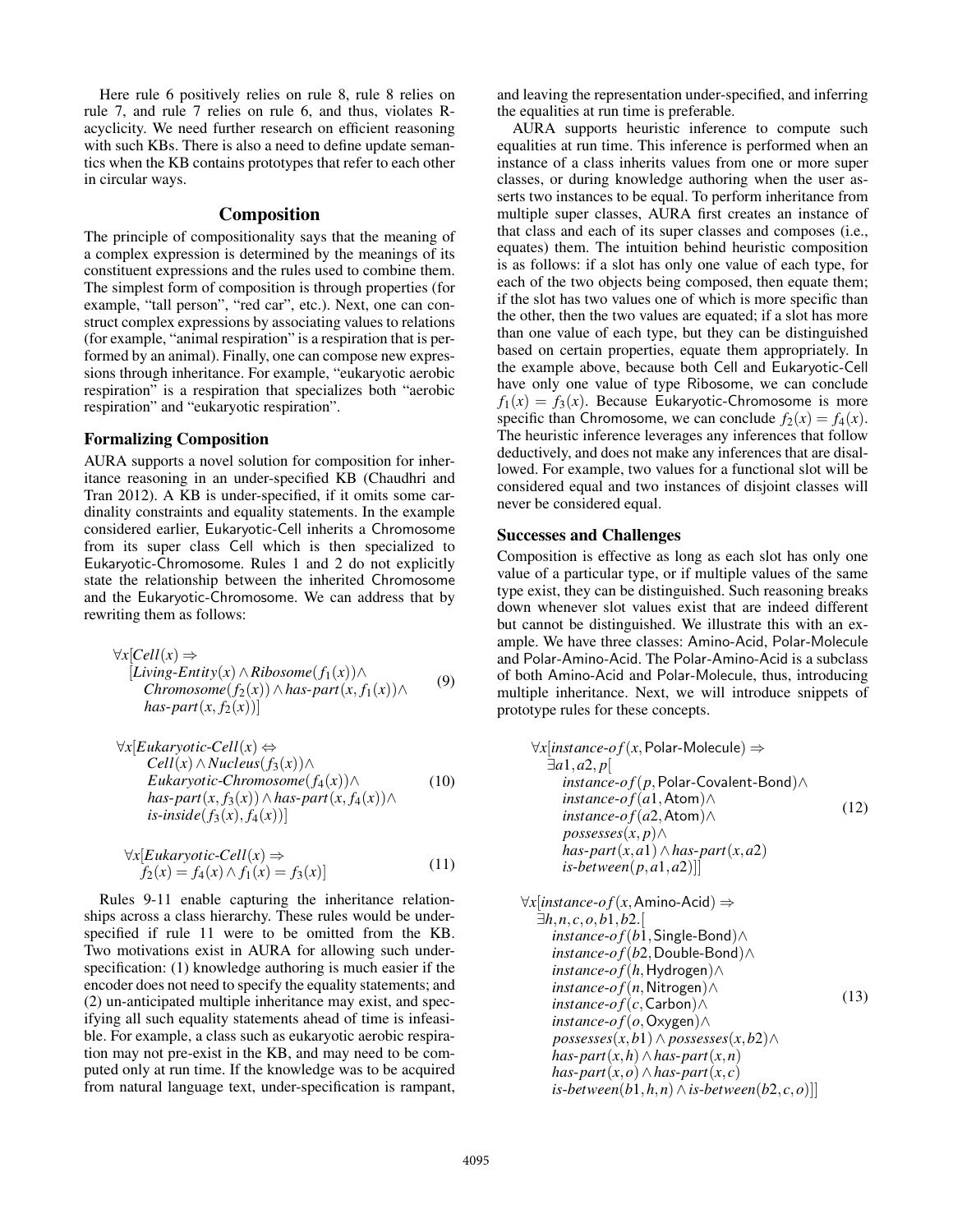Rule 12 states that a Polar-Molecule has two atoms as its parts and possesses a Polar-Covalent-Bond that is between those two atoms. Rule 13 states that an Amino-Acid has parts Hydrogen, Oxygen, Nitrogen and Carbon, and that it possesses a Single-Bond between the Hydrogen and the Nitrogen, and a Double-Bond between a Carbon and Oxygen. Because a Polar-Amino-Acid is a subclass of both Polar-Molecule and Amino-Acid, it will inherit two atoms from Polar-Molecule and four atoms (a Carbon, a Hydrogen, a Oxygen and a Nitrogen) from Amino-Acid. Further, it will inherit a Polar-Covalent-Bond from Polar-Molecule and a Single-Bond and a Double-Bond from the Amino-Acid. Because Polar-Covalent-Bond, Single-Bond, and Double-Bond are all sibling classes in the class hierarchy, they could not all be referring to the same bond, and therefore, they will be inherited as separate individuals. But, because Carbon, Hydrogen, Oxygen and Nitrogen are all subclasses of Atom, the two atoms inherited from the Polar-Molecule could possibly be referring to two of the four atoms being inherited from Amino-Acid. In the current system, two of the atoms inherited from Polar-Molecule would get equated with two of the atoms from Polar-Amino-Acid giving an incorrect behavior. The domain experts observed this behavior, as they were unable to override the automatic conclusions derived by the system. In many other examples, such ambiguous multiple inheritance leads to violations of the integrity constraints in the system which are reported as errors by the inference engine. One can add additional rules for such inferences to work correctly. For example, in this case one could add a default rule that prevents atoms from participating in two different bonds, but that will conflict with the Chemistry knowledge. Getting such default rules to work well across a variety of situations is extremely difficult in practice.

# Future Research

Better techniques need to be developed to deal with cases of ambiguous multiple-inheritance. One possible approach is to provide greater control to users so that they can provide guidance on how to resolve the ambiguities. Another possible direction is combining the heuristics with the statistics derived from the textbook to determine whether two entities should be equated. The view of the composition used in AURA was purely logical. The recent developments that can learn conventional aspects of natural language meaning from corpora and databases create tremendous opportunity to seek synergies between the two approaches (Liang and Potts 2015). For example, one specific challenge that could be attempted by using such a combined technique is understanding the noun phrases and verb phrases. The textbook content could provide the data needed to learn the different combinations of words that can occur together, which could then be used to learn the rules of composition.

## Analogy

Analogical reasoning and similarity reasoning both rely on an alignment of relational structure. But, they differ such that in analogy, only relational predicates are shared;

whereas in literal similarity, both relational predicates and object attributes are shared (Gentner and Markman 1997). As an example: a comparison between an atom and a solar system is considered an analogy, but a comparison between a red door with a red key and a blue door with a blue key is considered a similarity. It has also been argued that the comparison process involves a sophisticated process of structural alignment and mapping over rich complex representations (Falkenhainer, Forbus, and Gentner 1989).

## Formalizing Analogical Reasoning

In AURA, two question formats support analogical reasoning: (1) What is the similarity/difference between concept *A* and concept *B*?; and (2) A concept *A* is to concept *B* as the concept *C* is to what? Example instantiations of these questions are: (1) What are the differences between an aldehyde and an alcohol?; and (2) A chloroplast is to photosynthesis as mitochondrion is to what? Both of these questions require different computations which we explain next.

The approach to answering a similarities and differences question in AURA follows the conventional model of analogical reasoning (Nicholson and Forbus 2002): case construction, candidate inference computation and summarization. A case for a concept contains its taxonomic information, slot values, and constraints. A novel aspect of case construction in AURA is including only that information in a case that is *local* to a class (i.e., cannot be derived if the rules for that class were to be dropped from the KB). The candidate inference computation is formalized as a set-theoretic computation over two case descriptions: the difference contains a slot value triple if (1) it contains a non-Skolem value that appears in one case but not in another; (2) if it contains a slot value that cannot be paired with any slot value for the same slot across the two cases. Two values can be paired (2a) if they have exactly the same types in both case descriptions, or if the types of the value in one subsume the types of the value in the other; (2b) if the values have further slot values, then the comparison must be recursively performed. The difference contains a constraint value if (1) the same constraint does not appear in both descriptions, and (2) the constraint in one cannot be derived from some constraints in the other. After the difference is computed, the results are grouped and organized into a table. The grouping is done based on the slot hierarchy in the KB and user preferences. The alignment is done based on syntactic (e.g., nucleus will be aligned with nucleolus), and semantic (e.g., sibling concepts in a taxonomy will be aligned) criteria. A more detailed description of our approach is available elsewhere (Chaudhri et al. 2014). As an example, when asked to compare an aldehyde and alcohol, the system returns an answer saying: "An aldehyde has a carbonyl group as a subunit while an alcohol has a hydroxyl group as a subunit. Alcohol has hydrogen and oxygen as subunits and possesses covalent bonds."

Let us now consider the question format: "Concept *A* is to concept  $B$  as concept  $C$  is to what?" Reasoning to answer questions of this form involves first computing a path connecting *A* and *B*, and then searching the whole KB for the same path between *C* and some *D* (Chaudhri, Dinesh, and Heller 2013). Because arbitrary search can be computation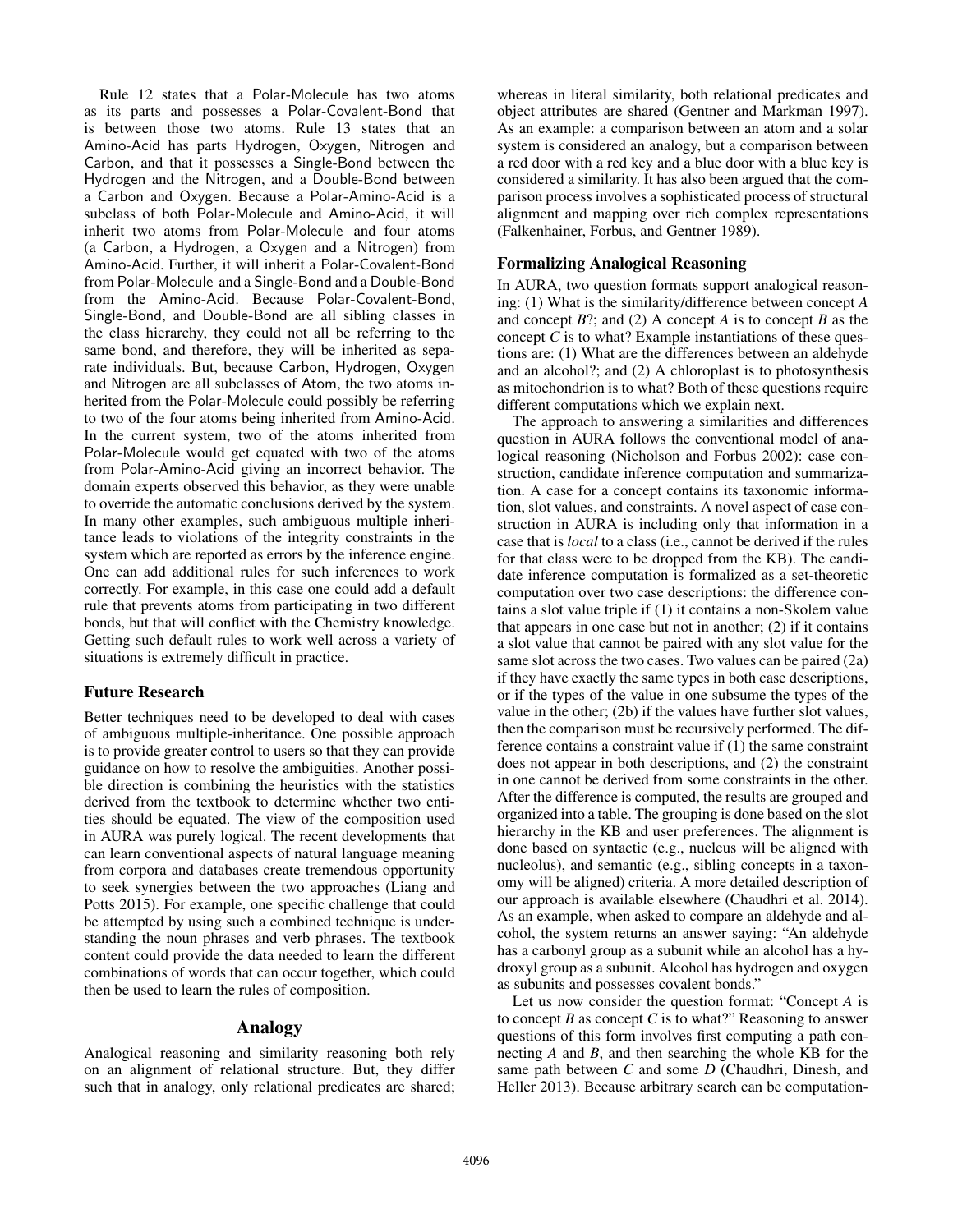ally expensive, we prioritize the search process by using the following heuristics: (1) Look for a taxonomic path between *A* and *B*, and if found, look for a similar taxonomic path between *C* and some *D*; (2) look for a path between *A* and *B* in the concept definition of *A*, and then look for the same path in the concept definition for  $C$ ; (3) look for a path between *A* and *B* in any single concept definition in the KB, and then look for the same path between *C* and some entity *D* in any concept definition in the KB; (4) search the whole KB for a path between *A* and *B* and then look for the same path between *C* and some *D*. Such reasoning returns multiple answers, and the system sorts and ranks them. More advanced forms of similarity reasoning could relax the requirement that the paths between *A* and *B* must be identical to the path between *C* and *D*. As an example, when asked the question: A chloroplast is to photosynthesis as mitochondrion is to what, the system returns two answers: "Cellular Respiration and Chemiosmosis", and indicates that they are both functions of mitochondrion just like photosynthesis is a function of a chloroplast.

## Successes and Challenges

AURA implements both forms of the analogical reasoning presented in the previous section. The user feedback on such questions was extremely positive. Let us next consider some challenges that we encountered.

When information about two concepts is put next to each other as in the answer of a comparison question, it can create surprises. An empty entry in a comparison table is an instance of this problem. In some cases, an empty entry may be seen because the textbook does not mention a fact. For example, when we compare a ribosome and a chromosome, the system responds by saying that the function of a ribosome is protein synthesis, but the corresponding function for a chromosome is left empty. The textbook does not explicitly offer that information, and therefore, it is not present in the KB. Such textbook deficiency is rarely caught and is easily forgiven by human readers, but when it is noticed through comparison, the user feedback is extremely harsh. This observation implies that comparison questions can serve as a powerful tool during knowledge engineering to test and debug the KB as well as to improve the textbook.

For the question "Concept *A* is to concept *B* as concept *C* is to what?", a major challenge was how to best present the answer. The current system shows the answer graphically which created much confusion among the users. A better presentation would be to show such answers in English text which requires further research on natural language generation methods (Banik, Gardent, and Kow 2013).

## Future Research

We begin by situating our work in the broader context of analogical thinking (Keane, Ledgeway, and Duff 1994) by acknowledging that we only focus on the representation and mapping steps, and to a limited degree on induction. Our mapping step differs from a general model of analogical mapping in that only those concepts that have a common relation are matched. For example, a Nucleus will be matched to Nucleoid only if both are in a has-part relationship to the

two cells being compared. In general analogical reasoning, the two concepts could be matched even if they are in different relationships to the concepts being compared.

There has been related work to formalize the comparison reasoning (Baral and Liang 2012). Because their work was not accompanied by any functional implementation that could be rated by end-users, it missed out central challenge of identifying the most salient similarities and differences. Our work addressed those challenges through innovations in case construction, summarization and ranking.

Answering analogical reasoning questions by using a purely textual approach (Liu, Wagner, and Birnbaum 2007) is possible. The main advantage of a purely textual approach is it does not require any KB curation. But, a significant disadvantage of a textual approach is the text may not contain sentences that explicitly compare the two concepts. A fruitful direction for future research is exploring algorithms that can exploit a combination of the two approaches.

More broadly, I believe that the analgoical reasoning in the form of the comparison and relationship reasoning questions considered here is an unconquered frontiers for AI research. For example, one can ask more specific forms of comparisons such as: What are the structural differences between *A* and *B*? Human-authored answers that compare *A* and *B* may exist, but we do not expect all specific forms of comparisons (e.g., structural, functional, regulatory, evolutionary, etc.) to be have been anticipated in advanced and pre-authored by humans.

## Knowledge Base Construction

To support knowledge base construction, AURA incorporated a library of pre-built representations called the Component Library or CLIB which the domain experts could use to create domain-specific knowledge (Barker, Porter, and Clark 2001). CLIB was substantially extended during the project to represent knowledge about biology core themes such as structure and function (Chaudhri, Dinesh, and Heller 2013), process regulation and energy transfer (Chaudhri, Dinesh, and Heymans 2014).

We used AURA to create a KB called KB\_Bio\_101 that encodes a significant fraction of a biology textbook (Reece et al. 2011). KB\_Bio\_101 contains more than 6000 classes, and more than 100,000 rules. To create KB\_Bio\_101, a team that largely consisted of biologists and some knowledge engineers, relied on a knowledge factory process and a set of guidelines that specified a systematic process to encode textbook sentences (Chaudhri, Dinesh, and Inclezan 2014). The team was based in India at an organization called Evalueserve, and thus, was at an arms length from the research team that created AURA. The AURA team trained two knowledge engineers from Evalueserve, who were in turn, responsible for training the biologists based in India. At its peak, the knowledge encoding team consisted of eight biologists and two knowledge engineers. The biologists had no prior training in knowledge representation. They were selected through an aptitude test designed to test their conceptual abilities, and were put through a 20 hour AURA training. KB\_Bio\_101 is the first attempt to put this level of ex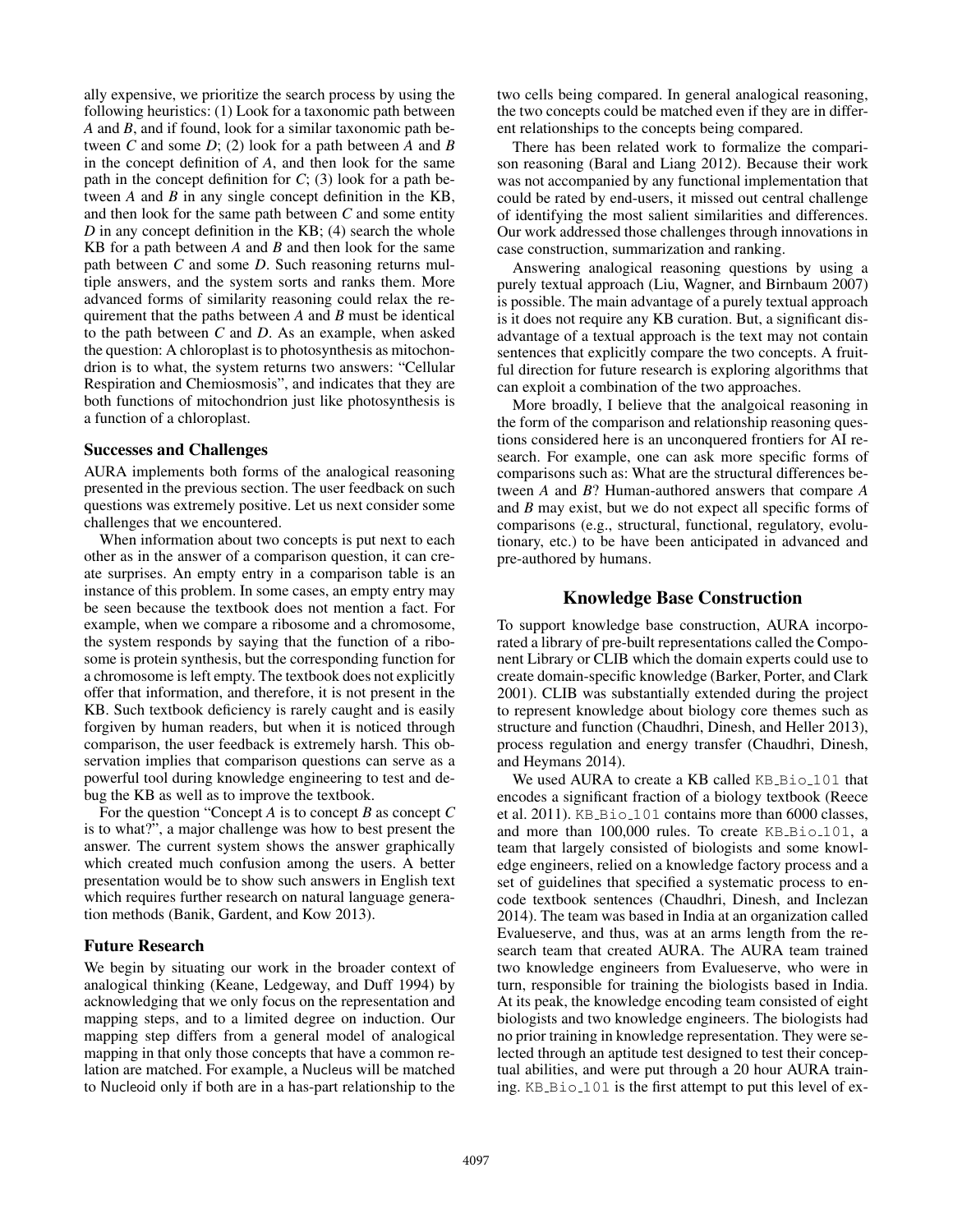pressiveness in the hands of biologists, and also the first effort to use an off-shore knowledge entry team.

To evaluate the KB, we assembled a test suite of 1961 questions spread over the first eleven chapters of the textbook. These questions contained instantiations of several different question formats including questions that used analogical reasoning (Chaudhri et al. 2014; Chaudhri, Dinesh, and Heller 2013). Biologist scored 85% of the answer outputs as correct.

## Application to an Intelligent Textbook

To put the technology developed here in the hands of endusers, we incorporated KB\_Bio\_101 and AURA's question answering capability into a prototype of an intelligent textbook called *Inquire* (Chaudhri et al. 2013a). As the students read the textbook using *Inquire*, they can ask questions by typing free-form natural language queries or by selecting passages of text. The system then attempts to answer the question and also generates suggested questions related to the query or selection. The questions supported by the system were chosen to be educationally useful (for example: What is the structure of *X*?; What are the similarities and differences between *X* and *Y*?; How does *X* relate to *Y*? *A* is to  $B$  as  $C$  is to what?).

We evaluated *Inquire* with community college students. There were three conditions:  $(1)$  paper textbook  $(N=23)$ , (2) a traditional electronic textbook (N=25), and (3) fullfeatured *Inquire* (N=24). The students in each group engaged in active reading and problem solving on the topic of membrane structure and function. The problem-solving task was comparable to what students might do during an assigned homework. During the evaluation exercise, the students worked on problem solving in an open book format, and at the end of the exercise, answered quiz questions in a closed-book format. We compared the problem solving and quiz scores across the three groups. The quiz scores of students using *Inquire* were higher than the scores of the students using either the paper textbook (p value=0.05) or electronic textbook by approximately 10% (p value=0.002). The observed trend is consistent with our hypothesis that *Inquire* enhances student learning.

Although the results presented here are encouraging, they are only preliminary. Whether these results will generalize if the students were to study from *Inquire* over an extended period of time is unknown. We also observed that the students in the *Inquire* group did not get any Ds or Fs suggesting that it may be especially helpful for lower performing students. This result, however, was not statistically significant, and more extensive experimentation is needed to confirm it.

## Transition Challenges

A major challenge we have faced in translating this success into a commercial enterprise is the cost of creating KB Bio 101 was still too high. Some of the reasons for this high cost are as follows. The theoretical problems in reasoning with prototypes are not well-understood, making reasoning performance too slow and unpredictable. Also, the current implementation of the composition operation in KM

makes destructive updates to the KB (i.e., as the system derives new information, it overwrites user-authored knowledge.). This problem was not an issue while the KB was small, but as we tried to scale up the knowledge entry, it led to too much wasted effort. The current implementation of composition also provides no user control making correcting erroneous conclusions derived by the system difficult. Our current system does an adequate job of capturing explicitly stated knowledge, but relatively little is known about how to capture knowledge about salience in analogical reasoning. To fully and deeply capture the knowledge found in a textbook, continued work on expanding the component library to provide domain independent representations is needed. Finally, recognizing that the problems articulated here are long-term research problems in AI, and that intermediate impactful outcomes are needed, a clear need exists for product-focused R&D that can package the already available capability into a minimum viable product.

## Summary

In this paper, I presented an approach for realizing intelligence that is based on the notion that knowledge should be grounded in a small number of prototypical components that could be reasoned with by using composition and analogy. This approach has been embodied in a system called AURA. Using prototypes was central in AURA to focus the knowledge acquisition to universal truths, and to provide a basis for designing a user interface for domain experts. Prototypes in AURA can be formalized as graph-structured existential rules, which is a topic for ongoing research in both description logics and logic programming. AURA realized the principle of compositionality by inheritance reasoning in underspecified knowledge bases. Compositionality is of great interest for the current research on natural language understanding, and the lessons learned from its implementation in AURA can provide new inspirations for combining logical methods with corpus-based methods. AURA used two innovative implementations for analogical reasoning and generated answers of sophistication that surpass any available question answering system. AURA was used for large scale knowledge engineering the results of which were incorporated into an intelligent textbook for students. Although this prototype may not be ready for commercial use, it provides a platform for innovations in online learning that promise not just to transform education, but also to provide a concrete focus for further research in achieving intelligence through prototypes, composition and analogy.

## Acknowledgments

This work has been funded by Vulcan Inc. and SRI International. I gratefully acknowledge the contributions of Peter Clark, Paul Cohen and Bruce Porter who were responsible for formulating the vision presented here. I also acknowledge the support of Mark Greaves, Benjamin Grosof and Dave Gunning for promoting the project at Vulcan. Finally, I thank the KB development team, the biology teachers and the software engineering team who contributed to this effort.